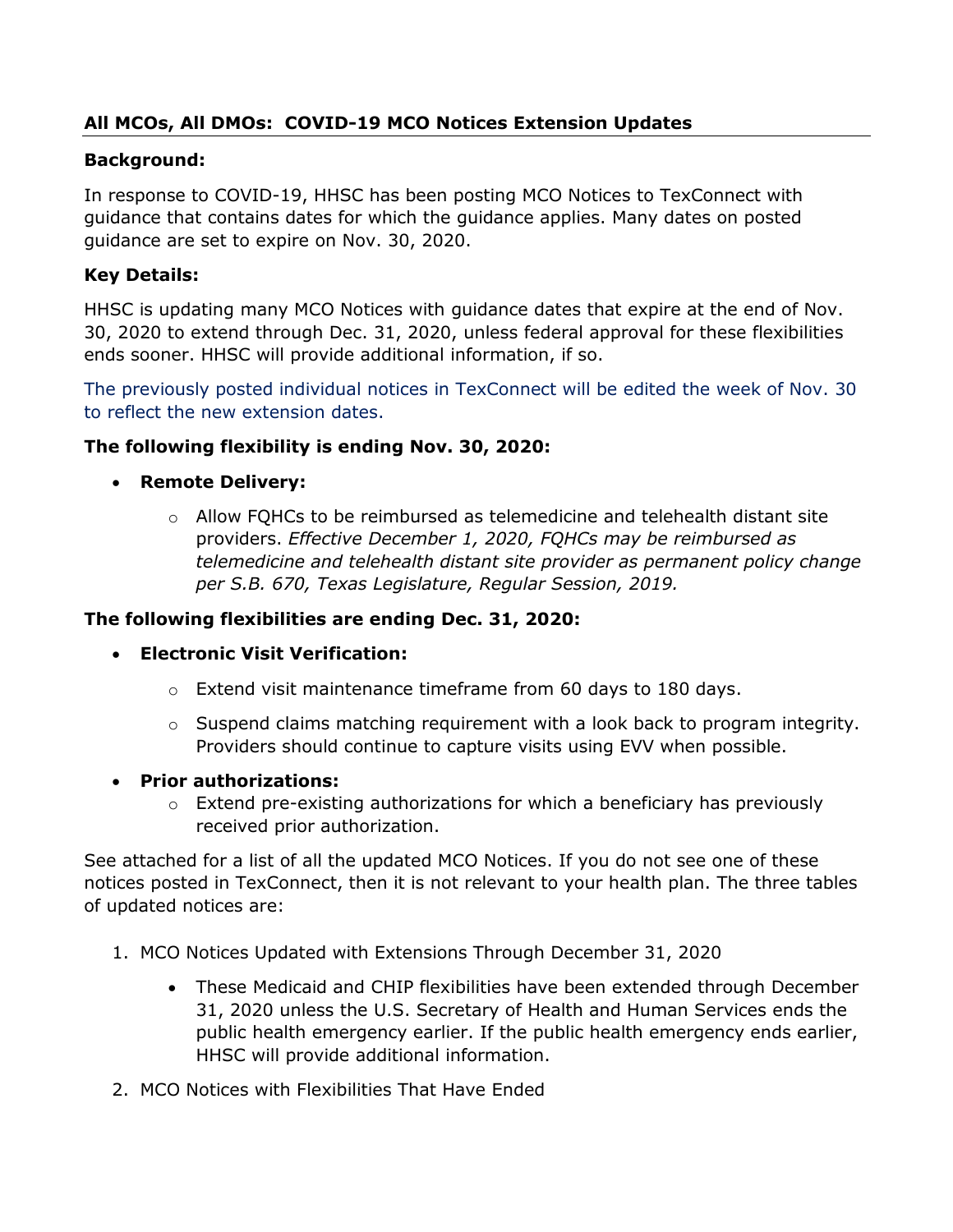- This includes flexibilities that have ended July 31, 2020; October 23, 2020; November 30, 2020; and flexibilities that will end December 31, 2020.
- 3. Information on Other COVID-19 MCO Notices
	- These various notices were not updated as the guidance either remains in effect until rescinded or the extension details remain the same. Please view these notices in TexConnect for flexibility details.

#### **Resources:**

Extensions - COVID MCO Notices Tables (Attached)

# **Contact:**

MCO COVID-19 Inquiries@hhsc.state.tx.us

# **All MCOs: 90-Day Prior Authorization Extensions to End Dec. 31. 2020**

#### **This notice replaces guidance issued on April 14, April 3 and March 31.**

#### **Background:**

HHSC is issuing this guidance to Medicaid and CHIP MCOs and MMPs to help ensure continuity of care during the COVID-19 (coronavirus) response and notify of the end date of a flexibility implemented during COVID.

# **Key Details:**

HHSC directs MCOs and MMPs to extend for 90 days existing prior authorizations and service authorizations that require recertification and are set to expire through December 31, 2020, after which time the 90-day prior authorization extensions will come to an end. The extended authorizations must contain the same proportional amount and frequency as was authorized in the original authorization.

This extension does not apply to current authorizations for one-time services or new requests for authorization, or pharmacy prior authorizations. For example, a single nonemergency ambulance trip would not be extended, but a recurring non-emergency ambulance authorization for dialysis would be extended.

This extension applies to all state plan services requiring recertification, including acute care and long-term services and supports such as personal assistance services, personal care services, community first choice, private duty nursing, physical, occupational, and speech therapies, and day activity and health services.

To implement this direction, MCOs and MMPs may either create new authorizations for the 90-day extension period or extend the end date on the current authorization.

MCOs are reminded that providers currently have an option to request prior authorization time periods other than the 90-day extension. Beginning with prior authorizations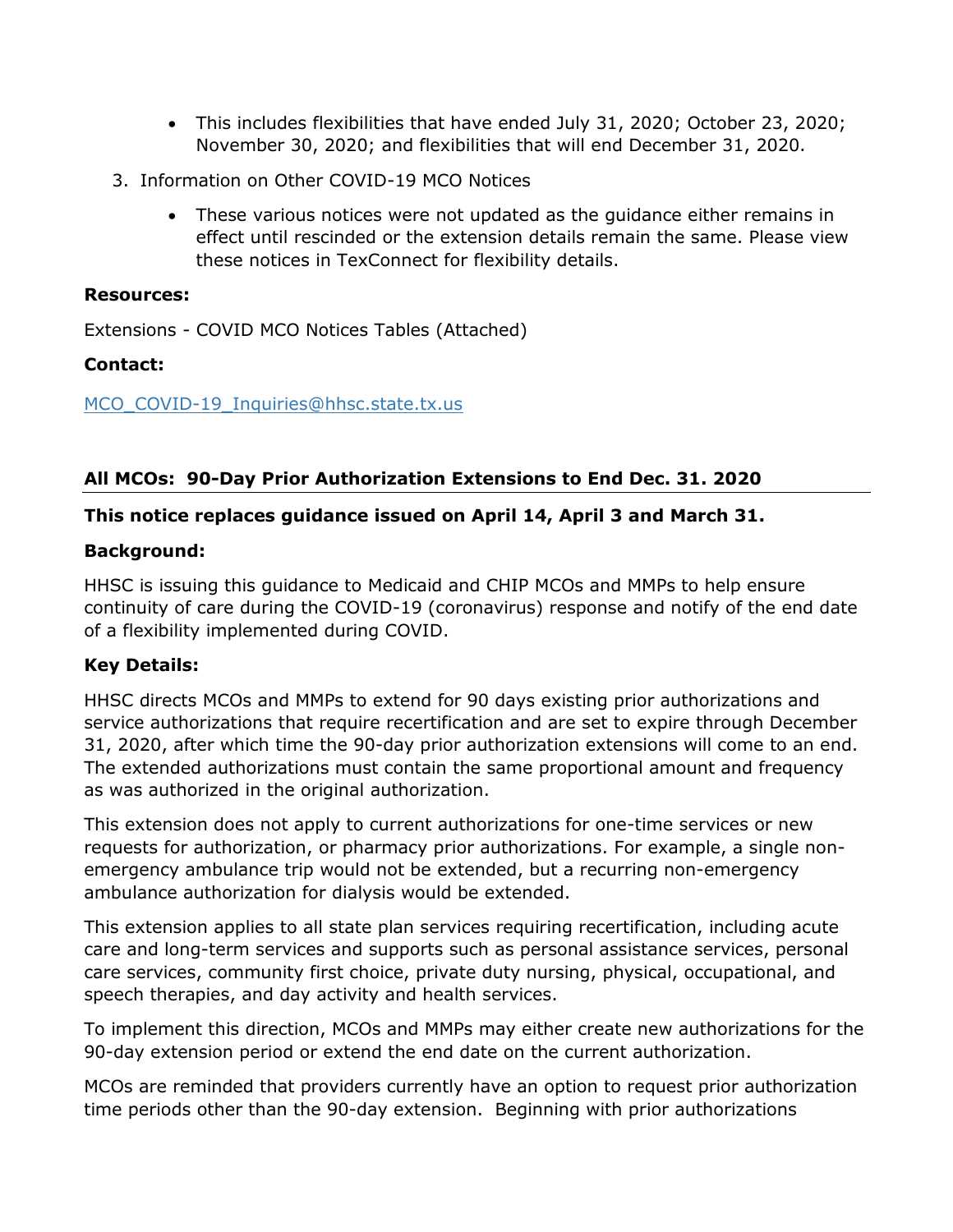expiring on January 1, 2021, the temporary policy requiring MCOs to extend prior authorizations will no longer be in place. However, MCOs must continue to implement the flexibility on processing new and initial PA requests and recertifications of existing prior authorizations. This policy will remain in place to provide continued flexibility for providers. MCOs are referred to the TMHP COVID-19 webpage and the COVID-19 Guidance for New and Initial Prior Authorizations.

MCOs may request additional information if it is deemed necessary but will not deny prior authorization requests if providers are unavailable or unable to provide required documentation on a timely basis.

It is expected that before reimbursement is requested, providers have obtained the appropriate required documentation. The services delivered may still be subject to retrospective review for medical necessity. Exceptions will be reviewed on a provider or recipient-specific basis and need.

# **Action**:

In addition to extending current authorizations as outlined above, MCOs and MMPs must:

- Communicate with providers once the impacted authorizations have been extended.
- Allow a provider to submit an amended request to an existing, extended prior authorization, process the request, and override the 90-day extension as appropriate.
- Have a process to ensure the provider is aware of and has timely access to the new or updated authorization in order to bill appropriately.
- Notify providers that updated authorization information must be entered into the electronic visit verification (EVV) system for EVV-relevant services.
- Notify providers impacted by the PA extensions ending December 31 and provide direction about steps providers should take to resume PA processes, including a reminder of the flexibility if documentation cannot be provided timely.

# **Additional Information:**

A provider notice was also released and is available on the TMHP website. This does not apply to nursing facility services at this time. HHSC is still considering the appropriate action for nursing facilities. HHSC will follow up with the MCOs and MMPs regarding operationalizing this for services impacted by the EVV requirements. HHSC previously released guidance directing MCOs and MMPs to extend waiver service authorizations in alignment with HHSC's extension of the individual's eligibility for the waiver.

# **Resources:**

http://www.tmhp.com/Pages/Medicaid/Medicaid\_home.aspx

# **Contact:**

jasmin.patel04@hhs.state.gov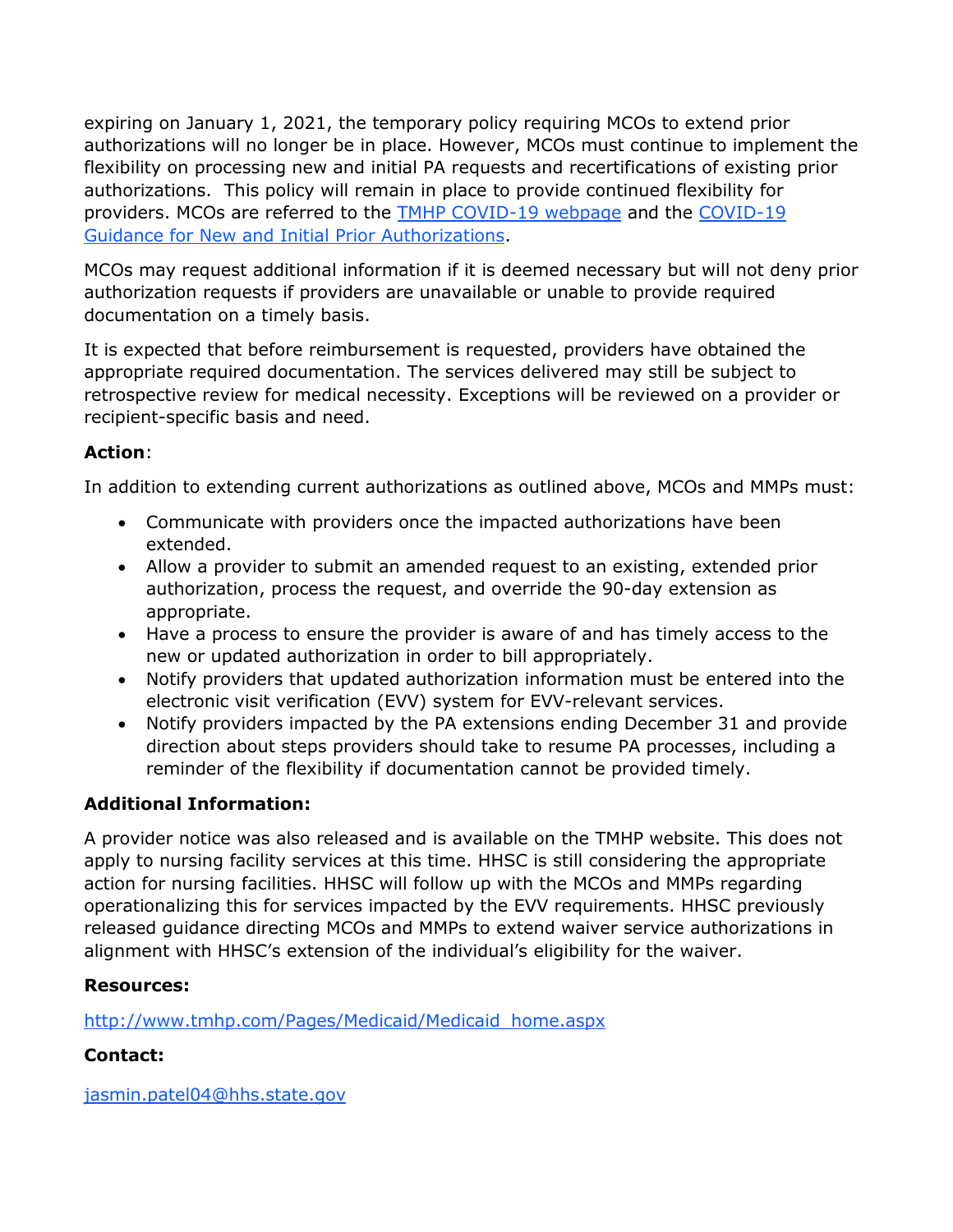# **MCO Notices Extension Updates**

Updates made November 24, 2020

# **MCO Notices Updated with Extensions Through December 31, 2020\***

*The following Medicaid and CHIP flexibilities have been extended through December 31, 2020. \*unless federal approval for these flexibilities ends sooner. HHSC will provide additional information, if so.*

| <b>Title of MCO Notice:</b>                                                                                                                                   | <b>Issued On:</b> |
|---------------------------------------------------------------------------------------------------------------------------------------------------------------|-------------------|
| Updated Guidance-Completing Initial Assessments & Reassessments for Expiring Individual<br>Service Plan                                                       | Oct. 27           |
| Completing Reassessments for Expiring Individual Service Plans                                                                                                |                   |
| For updated guidance, see "Updated Guidance-Completing Initial Assessments & Reassessments<br>for Expiring Individual Service Plan" notice published Oct. 27. | Sept. 21          |
| Guidance Regarding Third Party Resources for STAR Health Member                                                                                               | Aug. 24           |
| Guidance for MCOs and MMPs Regarding New and Initial Prior Authorizations                                                                                     | June 29           |
| COVID-19 Guidance: Temporarily Allow Verbal Consent from Members on Service Plans &<br><b>Related Forms</b>                                                   | June 17           |
| Updated Guidance: CHIP Office Visit Co-Payments, Updated Reimbursement Process                                                                                | June 8            |
| CHIP Office Visit Co-Payments, Updated Reimbursement Process                                                                                                  | May 18            |
| New Guidance: THSteps Medical Checkups via Remote Delivery During Implementing COVID-19<br>Restrictions                                                       | May 11            |
| COVID-19 Guidance: STAR Kids Age-Outs that Transitioned on April 1, 2020                                                                                      | April 23          |
| For related information, see "Supplemental Files of STAR Kids March Age-Outs that Transitioned<br>to STAR+PLUS on April 1, 2020" notice published April 28.   |                   |
| No Signature Required for Prescription Drug Delivery                                                                                                          | April 20          |
| COVID-19 Guidance: Nursing Facility MDS Authorization Extensions                                                                                              | April 9           |
| Provider Enrollment Requirement Waivers due to COVID-19                                                                                                       | April 2           |
| Add Rural Health Clinics as Telehealth and Telemedicine Sites                                                                                                 | March 27          |
| COVID-19 Guidance: Face to Face Visits and Service Coordination/Case Management                                                                               | March 26          |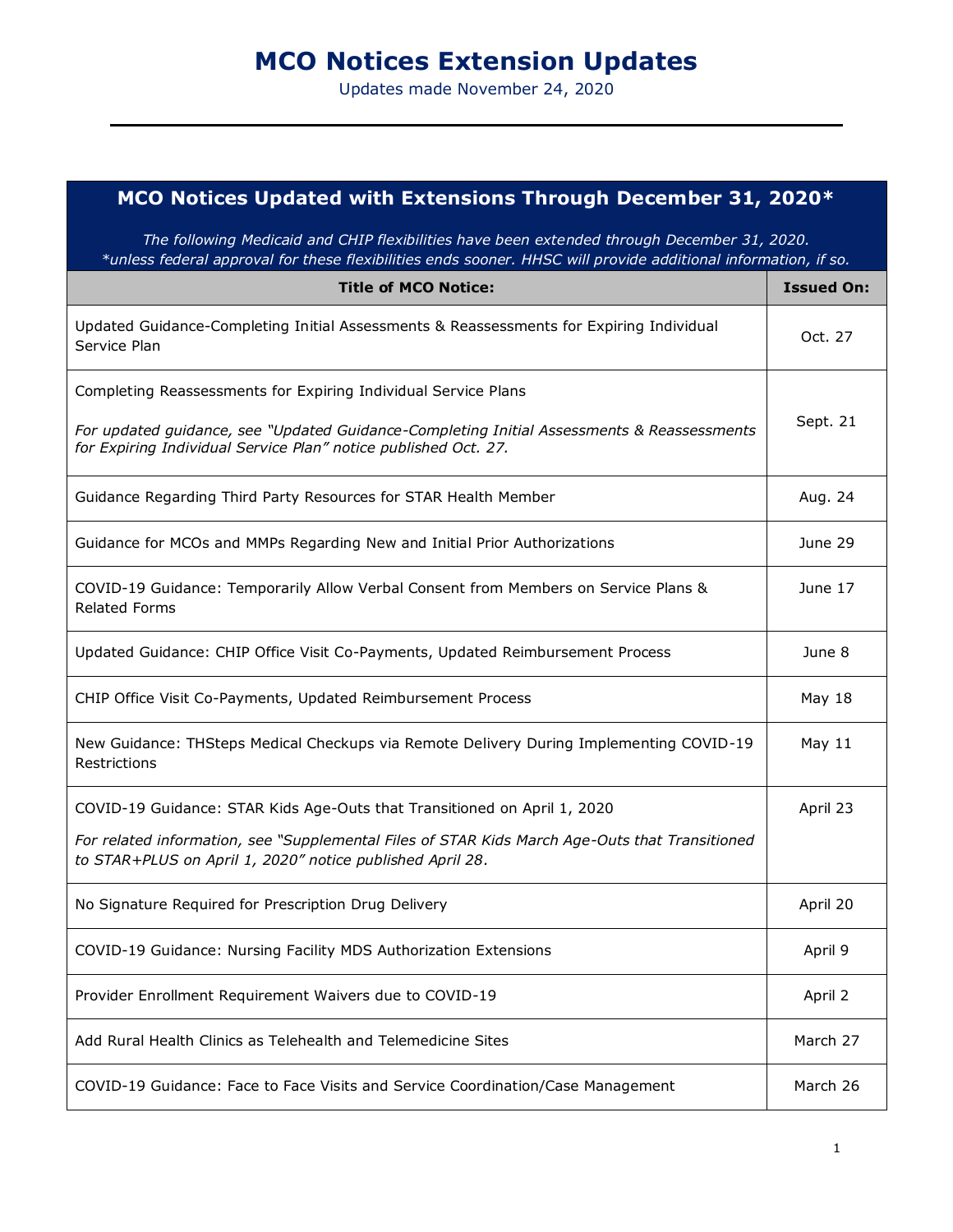| COVID-19 Guidance: Amend the GR Process for Services that Exceed the Program Cost Limit | March 26 |
|-----------------------------------------------------------------------------------------|----------|
| COVID-19 Guidance: Appeal and Continuation of Benefit Request Extensions                | March 26 |
| COVID-19 Guidance: Oral Requests for an Appeal                                          | March 26 |
| COVID-19 Guidance: Fair Hearing Request Extensions                                      | March 26 |
| COVID-19 Guidance: Fair Hearing Determination Extensions                                | March 26 |
| COVID-19 Guidance for the Consumer Directed Services (CDS) Option                       | March 24 |
| COVID-19 Guidance for MCOs regarding Durable Medical Equipment                          | March 24 |
| Waiver of CHIP Copayments                                                               | March 23 |
| Claims for Telephone (Audio-Only) Behavioral Health Services                            | March 20 |
| Claims for Telephone (Audio-Only) Medical Services                                      | March 20 |

| <b>MCO Notices with Flexibilities That Have Ended</b>                                                                      |                   |
|----------------------------------------------------------------------------------------------------------------------------|-------------------|
| <b>Flexibilities Ending December 31, 2020</b>                                                                              |                   |
| <b>Title of MCO Notice:</b>                                                                                                | <b>Issued On:</b> |
| Post EVV Communications by Oct. 26                                                                                         |                   |
| For updated guidance, see "Temporary EVV Policies for COVID-19 to end Dec. 31, 2020" notice<br>published on Nov. 24, 2020. | Oct. 12           |
| Post Temporary EVV Policies for COVID-19 by Aug. 20                                                                        | Aug. 6            |
| For updated guidance, see "Temporary EVV Policies for COVID-19 to end Dec. 31, 2020" notice<br>published on Nov. 24, 2020. |                   |
| Clarification to Guidance for MCOs and MMPs Regarding Extensions for Existing Prior<br>Authorizations                      | April 14          |
| For updated guidance, see "90-Day Prior Authorization Extensions to End Dec. 31. 2020" notice<br>published Nov. 24, 2020.  |                   |
| Clarification: Guidance for MCOs and MMPs regarding Extensions for Existing Prior Authorizations                           | April 3           |
| For updated guidance, see "90-Day Prior Authorization Extensions to End Dec. 31. 2020" notice<br>published Nov. 24, 2020.  |                   |
| Updated: Guidance for MCOs and MMPs regarding Extensions for Existing Prior Authorizations                                 | March 31          |
| For updated guidance, see "90-Day Prior Authorization Extensions to End Dec. 31. 2020" notice<br>published Nov. 24, 2020.  |                   |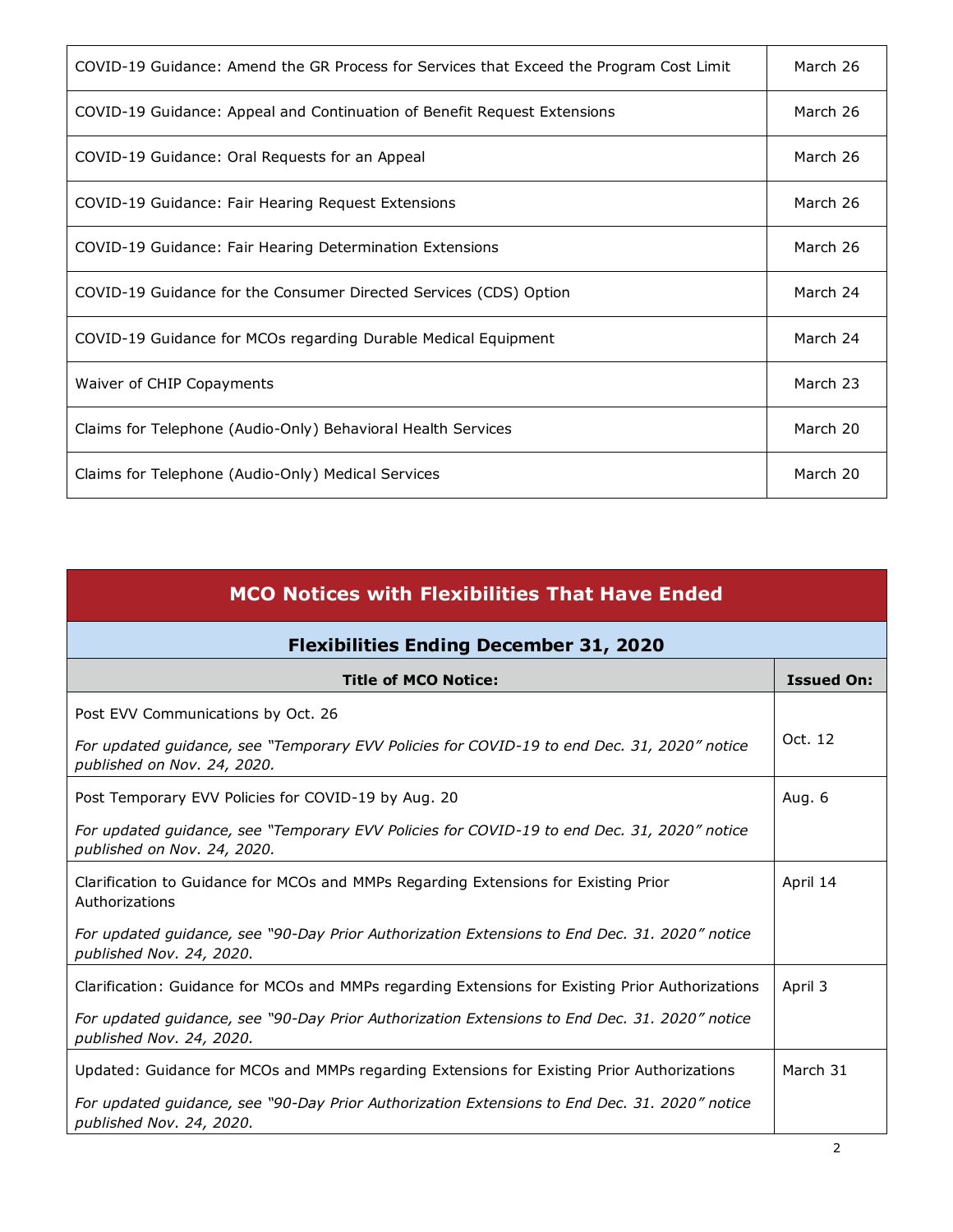| Post Temporary EVV Policies by April 6                                                                                                                                                                                           | March 23          |
|----------------------------------------------------------------------------------------------------------------------------------------------------------------------------------------------------------------------------------|-------------------|
| For updated guidance, see "Temporary EVV Policies for COVID-19 to end Dec. 31, 2020" notice<br>published on Nov. 24, 2020.                                                                                                       |                   |
| <b>Flexibilities Ended November 30, 2020</b>                                                                                                                                                                                     |                   |
| <b>Title of MCO Notice:</b>                                                                                                                                                                                                      | <b>Issued On:</b> |
| FQHC Reimbursement for Telemedicine (Physician Deliv.) & Telehealth (Non-Physician-Deliv.)<br>Services                                                                                                                           | March 19          |
| Effective Dec. 1, 2020, FQHCs may be reimbursed as telemedicine and telehealth<br>distant site provider as permanent policy change per S.B. 670, Texas Legislature,<br>Regular Session, 2019                                     |                   |
| <b>Flexibilities Ended October 23, 2020</b>                                                                                                                                                                                      |                   |
| <b>Title of MCO Notice:</b>                                                                                                                                                                                                      | <b>Issued On:</b> |
| THSteps Medical and Dental Checkups during COVID-19                                                                                                                                                                              | April 17          |
| This notice was not updated as the flexibility ended Oct. 23, 2020. For guidance on the flexibility<br>ending, see the notice titled, "THSteps Outreach and Education to Farmworker Children Waiver<br>Ended" published Nov. 12. |                   |
| <b>Flexibilities Ended July 31, 2020</b>                                                                                                                                                                                         |                   |
| <b>Title of MCO Notice:</b>                                                                                                                                                                                                      | <b>Issued On:</b> |
| COVID-19: MCO Appeal Determination Extension Reporting                                                                                                                                                                           | May 5             |
| This notice was not updated as the flexibility ended July 31, 2020.                                                                                                                                                              |                   |
| COVID-19 Guidance: MCO Appeal Determinations                                                                                                                                                                                     | March 26          |

| <b>Information on Other COVID-19 MCO Notices</b>                                                                       |                   |
|------------------------------------------------------------------------------------------------------------------------|-------------------|
| <b>Title of MCO Notice:</b>                                                                                            | <b>Issued On:</b> |
| Emergency Rate Increases for NFs Effective April 1, Extended through End of Federally-approved<br><b>PHF</b>           | Nov. 19           |
| This notice was not updated as the extension details remain the same and the quidance is in<br>effect until rescinded. |                   |
| New Coronavirus (COVID-19) Procedure Codes for the Introduction of Infusion of Therapeutics                            | Nov. 15           |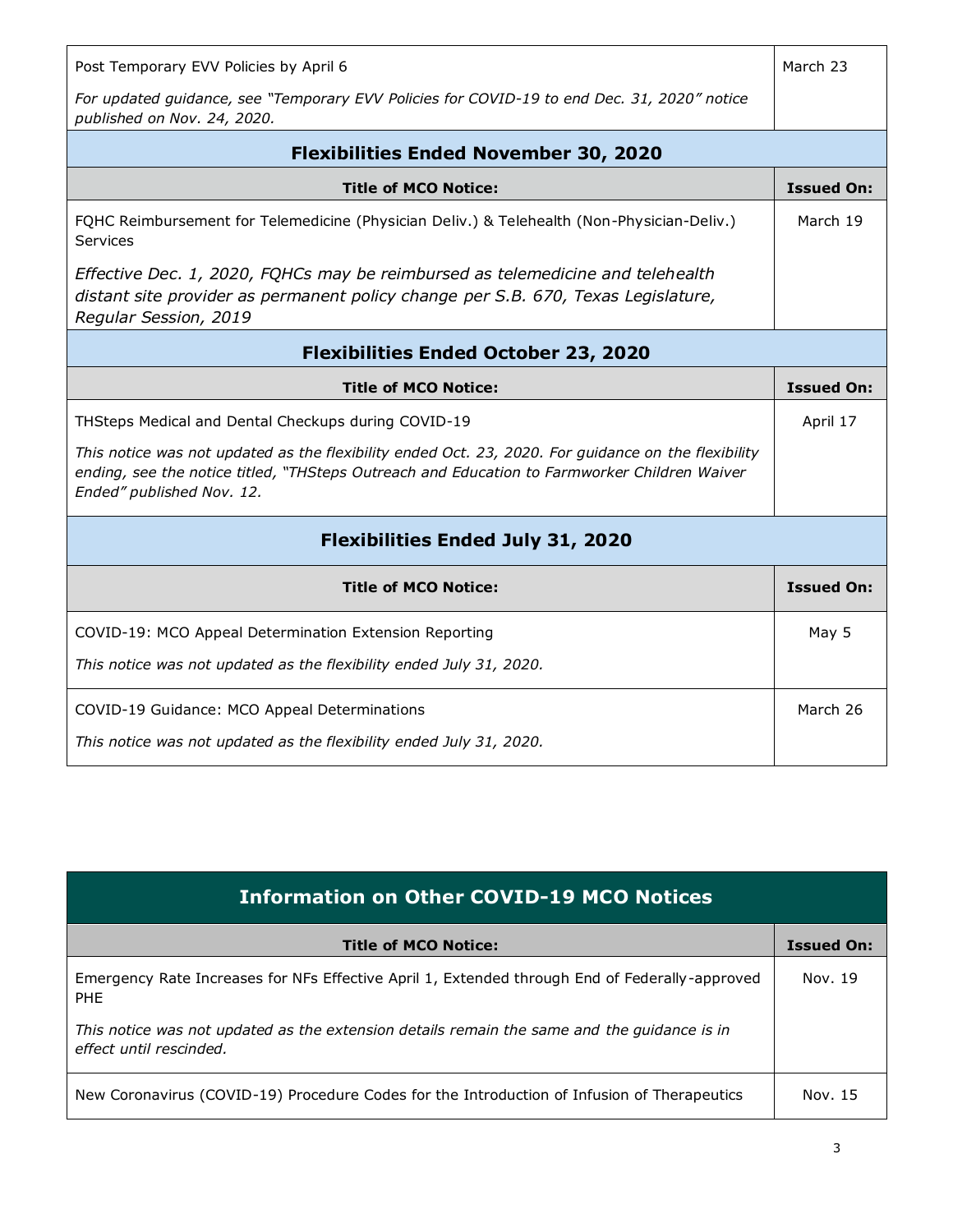| There is not an end date on this notice and the guidance remains in effect until rescinded.                                                                                                                                                                                                                |          |
|------------------------------------------------------------------------------------------------------------------------------------------------------------------------------------------------------------------------------------------------------------------------------------------------------------|----------|
| Update: STAR Kids MDCP and STAR+PLUS HCBS Interest List Releases                                                                                                                                                                                                                                           | Nov. 10  |
| There is not an end date on this notice and the guidance remains in effect until rescinded.                                                                                                                                                                                                                |          |
| Electronic Data Verification Scoring Results                                                                                                                                                                                                                                                               | Nov. 5   |
| This notice was not updated as the extension details remain the same and the guidance is in<br>effect until rescinded.                                                                                                                                                                                     |          |
| STAR Kids MDCP Only: Process for Off-Cycle Reassessments                                                                                                                                                                                                                                                   | Oct. 27  |
| There is not an end date on this notice and the guidance remains in effect until rescinded.                                                                                                                                                                                                                |          |
| STAR+PLUS HCBS Only: Process for Off-Cycle Reassessments                                                                                                                                                                                                                                                   |          |
| There is not an end date on this notice and the guidance remains in effect until rescinded.                                                                                                                                                                                                                |          |
| Certain COVID-19 Procedure Codes Implemented Retroactively - Clarification                                                                                                                                                                                                                                 | Oct. 8   |
| There is not an end date on this notice and the guidance remains in effect until rescinded.                                                                                                                                                                                                                |          |
| Aug. 4 MCO Notice Retracted: Updated Information on COVID-19 Medicaid Renewals                                                                                                                                                                                                                             | Oct. 6   |
| This notice was not updated as the extension details remain the same and the guidance is in<br>effect until rescinded.                                                                                                                                                                                     |          |
| New Value Point of Origin for Admission of Visit Code "G," In Use Beginning July 1, 2020                                                                                                                                                                                                                   | Oct. 1   |
| There is not an end date on this notice and the guidance remains in effect until rescinded.                                                                                                                                                                                                                |          |
| Updated Information: Spell of Illness Limitation and COVID-19                                                                                                                                                                                                                                              | Sept. 17 |
| There is not an end date on this notice and the guidance remains in effect until rescinded.                                                                                                                                                                                                                |          |
| Updated Information: COVID-19 - Spell of Illness Limitation in STAR Health                                                                                                                                                                                                                                 | Sept. 17 |
| There is not an end date on this notice and the guidance remains in effect until rescinded.                                                                                                                                                                                                                |          |
| Certain COVID-19 Procedure Codes Implemented Retroactively                                                                                                                                                                                                                                                 | Sept. 10 |
| For updated guidance, see "Certain COVID-19 Procedure Codes Implemented Retroactively -<br>Clarification" posted on Oct. 8. There is not an end date on this notice and the guidance remains<br>in effect until rescinded.                                                                                 |          |
| Emergency Rate Increases for NFs Effective April 1 Extended Through End of Federally-Approved<br><b>PHE</b>                                                                                                                                                                                                |          |
| For updated guidance, see "Emergency Rate Increases for Nursing Facilities Effective April 1,<br>2020, Extended through End of Federally-approved PHE" notice published Nov. 19. This notice<br>was not updated as the extension details remain the same and the guidance is in effect until<br>rescinded. | Sept. 2  |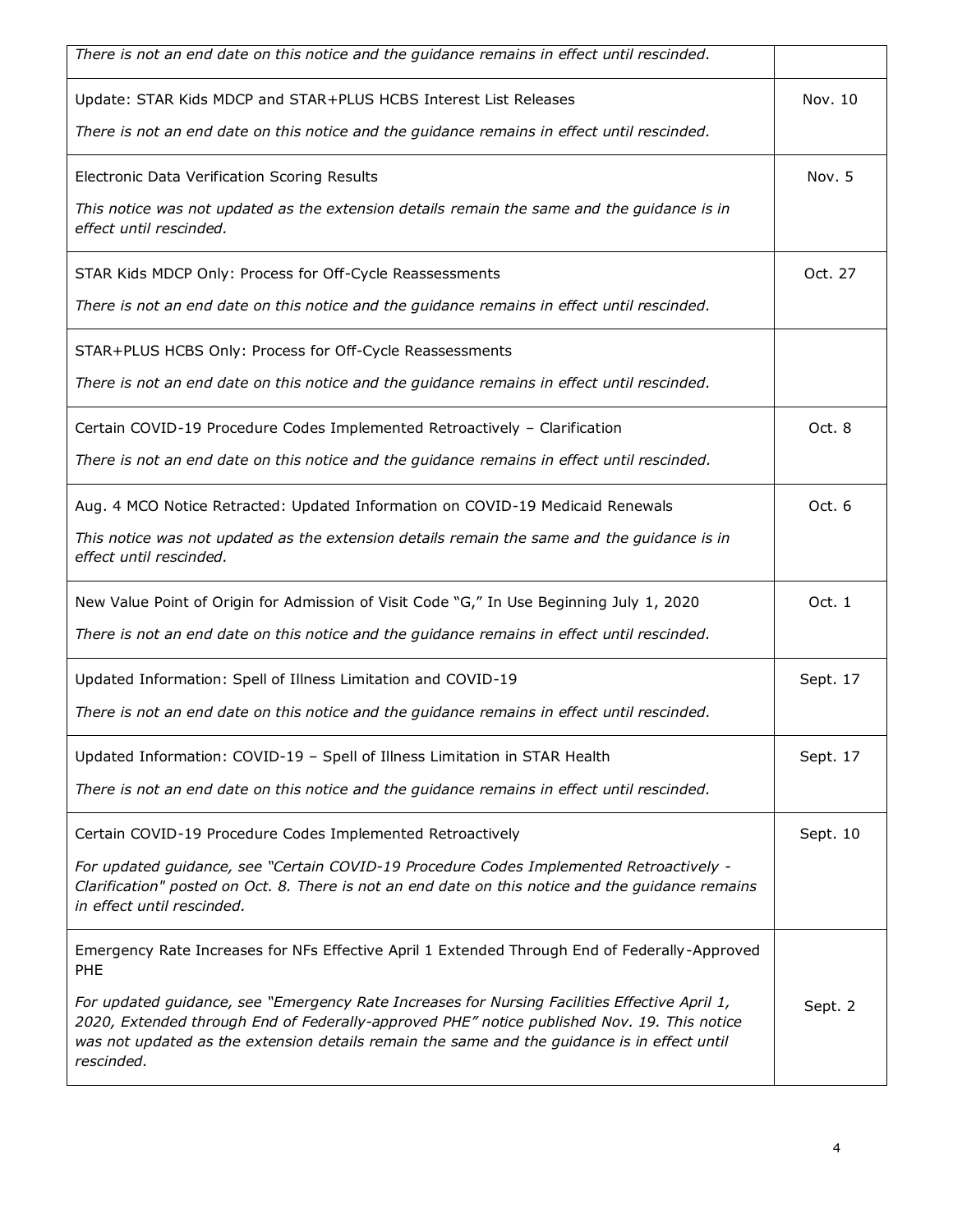| Guidance: STAR Health Member's Changing Primary Care Provider During the Public Health<br>Emergency                                                                                                                                                                                                        | Aug. 24 |
|------------------------------------------------------------------------------------------------------------------------------------------------------------------------------------------------------------------------------------------------------------------------------------------------------------|---------|
| This notice was not updated as the extension details remain the same and the guidance is in<br>effect until rescinded.                                                                                                                                                                                     |         |
| COVID-19 and Applicability of EPSDT for Some Adults                                                                                                                                                                                                                                                        | Aug. 17 |
| This notice was not updated as the extension details remain the same and the guidance is in<br>effect until rescinded.                                                                                                                                                                                     |         |
| State Fiscal Year 2020 Texas Health Steps Timely Checkup Reports - Calculations During COVID-<br>19                                                                                                                                                                                                        | Aug. 13 |
| This notice was not updated. As it states, timely checkup standards for SFY 2021 are reinstated<br>starting November 1, 2020.                                                                                                                                                                              |         |
| Clarification to "Procedure Code Addition and Update for Coronavirus (COVID-19)"                                                                                                                                                                                                                           | Aug. 10 |
| There is not an end date on this notice and the guidance remains in effect until rescinded.                                                                                                                                                                                                                |         |
| Medicaid and CHIP Managed Care Provider Re-credentialing - COVID-19: Revised Due Date<br>Extensions                                                                                                                                                                                                        | July 16 |
| This notice was not updated as the extension details remain the same.                                                                                                                                                                                                                                      |         |
| Procedure Code Addition and Update for COVID-19                                                                                                                                                                                                                                                            | July 13 |
| For updated guidance, see "Clarification to "Procedure Code Addition and Update for Coronavirus<br>(COVID-19)" notice published on Aug. 10. There is not an end date on this notice and the<br>guidance remains in effect until rescinded.                                                                 |         |
| Reprocessing Guidance for COVID-19 Related Claims                                                                                                                                                                                                                                                          | July 6  |
| There is not an end date on this notice and the guidance remains in effect until rescinded.                                                                                                                                                                                                                |         |
| Emergency Rate Increases for the Nursing Facilities Effective Retroactive to April 1, 2020                                                                                                                                                                                                                 | July 2  |
| For updated guidance, see "Emergency Rate Increases for Nursing Facilities Effective April 1,<br>2020, Extended through End of Federally-approved PHE" notice published Nov. 19. This notice<br>was not updated as the extension details remain the same and the guidance is in effect until<br>rescinded. |         |
| Leveraging Long-Term Care Hospitals (LTCHs) During the COVID-19 Public Health Emergency                                                                                                                                                                                                                    | June 27 |
| There is not an end date on this notice and the guidance remains in effect until rescinded.                                                                                                                                                                                                                |         |
| Medicaid and CHIP Managed Care Provider Re-credentialing - COVID-19                                                                                                                                                                                                                                        | June 18 |
| For updated guidance, see "Medicaid and CHIP Managed Care Provider Re-credentialing -<br>COVID-19: Revised Due Date Extensions" notice published July 16.                                                                                                                                                  |         |
| COVID-19 - Spell of Illness Limitation in STAR Health                                                                                                                                                                                                                                                      | June 4  |